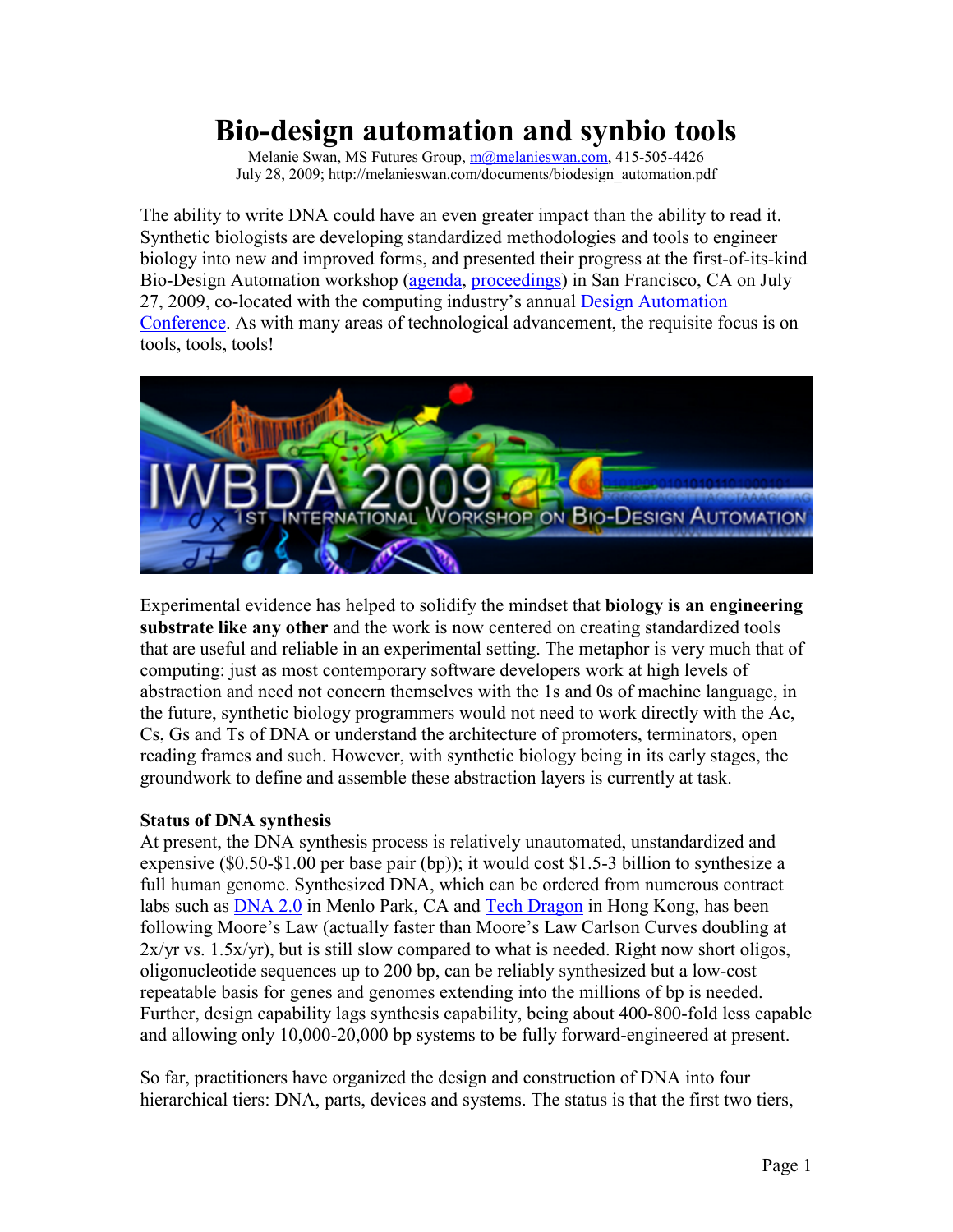DNA and parts (simple modules such as toggle switches and oscillators), are starting to be consistently identified, characterized and produced. This is allowing more of an upstream focus on the next two tiers, complex devices and systems, and the methodologies that are needed to assemble components together into large-scale structures, for example those containing 10 million bp of DNA.

## **Standardizing the manipulation of biology**

A variety of applied research techniques for standardizing, simulating, predicting, modulating and controlling biology with computational chemistry, quantitative modeling, languages and software tools are under development and were presented at the workshop.

### *Models and algorithms*

In the models and algorithms session, there were some examples of the use of biochemical reactions for computation and optimization, performing arithmetic computation essentially the same way a digital computer would. Basic mathematical models such as the CME (Chemical Master Equation) and SSA (Stochastic Simulation Algorithm) were applied and extended to model, predict and optimize pathways and describe and design networks of reactions.

### *Experimental biology*

The experimental biology session considered some potential applications of synthetic biology, first the automated design of synthetic ribosome binding sites to make protein production faster or slower (finding that the translation rate can be predicted if the Gibbs free energy (delta G) can be predicted). Second, an in-cell disease protection mechanism was presented where synthetic genetic controllers were used to prevent the lysis normally occurring in the lysis-lysogeny switch turned on in the disease process (lysogeny is the no-harm state and lysis is the death state).

#### *Tools and parts*

In the tools and parts session, several software-based frameworks and design tools were presented, many of which are listed in the software tools section below.

# *Languages and standardization*

The languages and standardization session had discussions of language standardization projects such as the **BioStream language**, **PoBol** (Provisional BioBrick Language) and the BioBrick Open Language (BOL).

# **Software tools: a SynBio CrunchUp**

Several rigorous computer-aided design and validation software tools and platforms are emerging for applied synthetic biology, many of which are freely available and opensource.

• Clotho: An interoperable design framework supporting symbol, data model and data structure standardization; a toolset designed in a platform-based paradigm to consolidate existing synthetic biology tools into one working, integrated toolbox